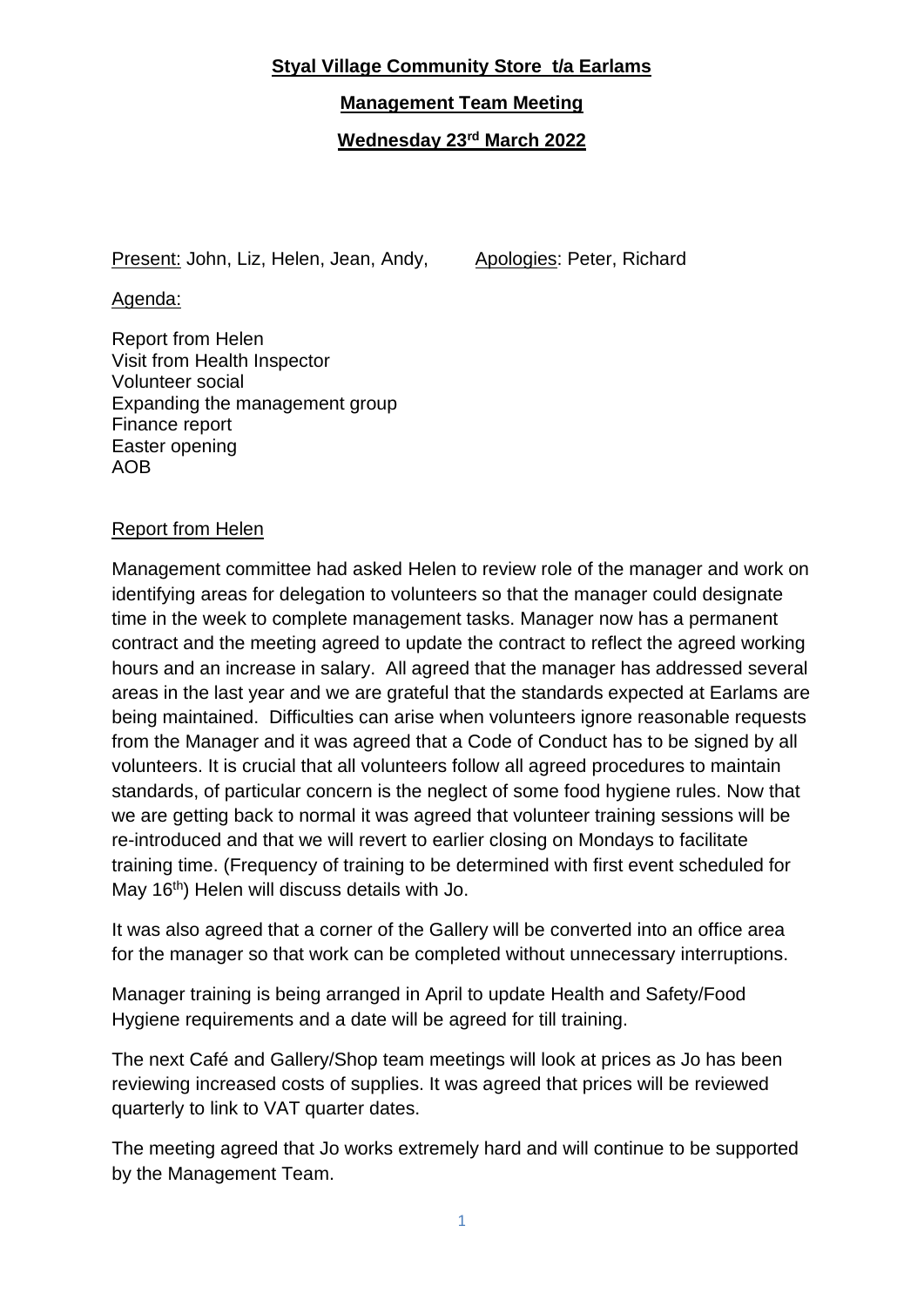# **Styal Village Community Store t/a Earlams**

**Management Team Meeting**

**Wednesday 23rd March 2022**

## Visit from Health Inspector

An inspector had visited this week and been pleased with all aspects of Earlams and determined that Grade 4 was still appropriate. The inspector reluctantly was not able to increase our score due to Panini bags being sealed. The current method of displaying allergens is approved but only if the bags remain open. Jo will pass this information to volunteers so that the date sticker is no longer used to seal the folded bag. An update Food Safety diary has been ordered and John is arranging for annual refresher training in Food Hygiene for Jo. Volunteers to be reminded to complete the video course if not already done, this can be done on site with our laptop if preferred.

# Volunteer Social Saturday 28<sup>th</sup> May 4.30pm

It was agreed that a social be held a week earlier than the official Jubilee weekend as volunteers may have other events to attend in their local areas. Unfortunately, Grace Notes are not available that date so the afternoon Garden party will be an extended social occasion.

## Expanding the Management Group

The management group expressed thanks to Jan Dixon who has resigned from the committee after many years' service. Jan made a significant contribution to the management of Earlams for which the group are very grateful. The good news is that Jan is continuing as a volunteer.

New members are needed for the management group and volunteers are invited to suggest willing candidates. Meetings take place early evening, approximately every 6 weeks and we need a range of skills to support the work of the group. The role of Secretary is now vacant and we particularly welcome members who can undertake this.

#### Finance Report

Amanda had provided a report for the meeting showing a summary of the financial year to date and a profit and loss report with a more detailed breakdown of income and expenditure. Liz explained that the sum of volunteer tips £400 was the cash that had been banked from the tip jar. This is identified in the accounts as "other income" and is used to fund the various volunteer social events during the year. At the end of the year if we don't spend all the tips the costs are accrued to match and carried over to the next year. The meeting thanked Amanda for regular, high-quality reports.